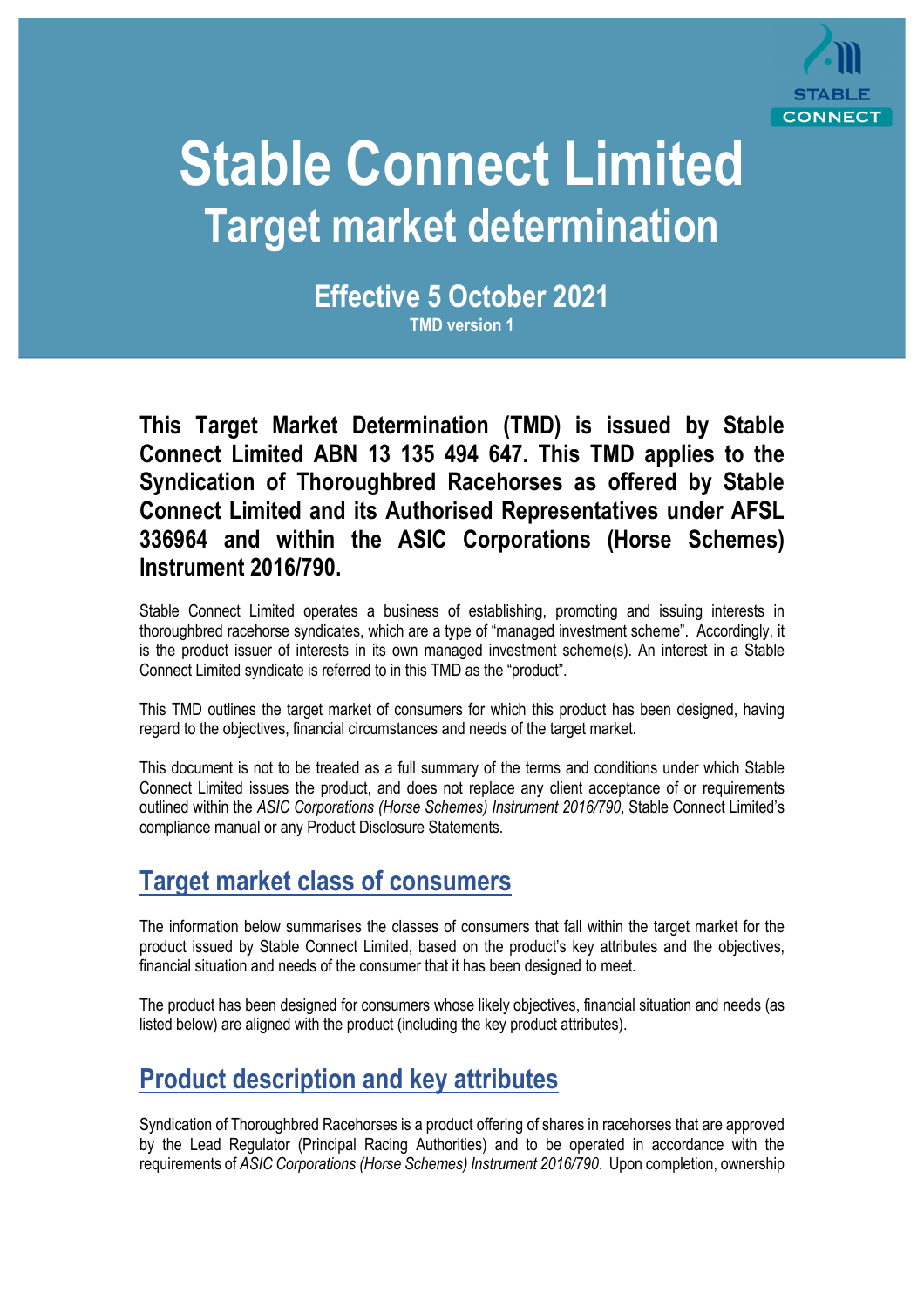in the racehorses is registered with the Racing Authorities (known as RISA). A shareholder owns legal and equitable title to the Thoroughbred in proportion to their shareholding.

Consumers can access shares in a wide range of Thoroughbreds of differing type, sex and age. However, in accordance with *ASIC Corporations (Horse Schemes) Instrument 2016/790*, shares can only be offered to a maximum value of \$500,000 (100%) although the majority of shares on offer are less than \$250,000 (100%).

Shares percentages in racehorses on offer range from 1% to 100% with the normal range being 1% - 10%. In addition, there may not be any more than 50 participants in each syndication scheme in accordance with the requirements of *ASIC Corporations (Horse Schemes) Instrument 2016/790*.

The shareholder will obtain the benefit of the Thoroughbred racing in Australia primarily through a pro rata share of net prize money earned by the Thoroughbred. A shareholder will also receive a pro-rata share of the net proceeds from the sale of the Thoroughbred.

The cost of a share includes all associated agistment, breaking in and other costs, and mortality insurance, for an initial period specified in the relevant Product Disclosure Statement. However, after such specified period, a shareholder is liable for a pro-rata share of all expenses incurred in maintaining and caring for the Thoroughbred, including but not limited to insurance, transport, veterinary, agistment, pre-training and racing expenses, which will be set out in the relevant Syndicate Deed. In addition, the shareholder will need to pay a management fee until the Thoroughbred is either retired from racing or sold.

## **Class of consumers**

| This product is designed for consumers whose<br>likely objectives, financial situation and needs<br>include the following key eligibility requirements:          | This product has not been designed for individuals<br>who:                                                                                                                      |
|------------------------------------------------------------------------------------------------------------------------------------------------------------------|---------------------------------------------------------------------------------------------------------------------------------------------------------------------------------|
| Individuals that are over the age of 18;<br>✓                                                                                                                    | $\times$ Have a low risk appetite and do not wish to<br>be exposed to risk;                                                                                                     |
| Wish to invest into financial products<br>(Shares in Thoroughbred Racehorses);                                                                                   | $\times$ Want quick investment returns and liquidity;                                                                                                                           |
| $\checkmark$ Are prepared to accept risks associated<br>with a highly speculative investment;                                                                    | $\times$ Are unable to risk the initial outlays and<br>ongoing commitments;                                                                                                     |
| $\checkmark$ Will not need to liquidate or otherwise<br>withdraw their investment at short notice;                                                               | $\times$ Wish to have control or input into the process<br>of selection, management of training and<br>retirement<br>0f<br>the<br><b>or</b><br>careers<br>race<br>Thoroughbred; |
| $\checkmark$ Are interested in racing a Thoroughbred but<br>are not able to fund full ownership or wish<br>to diversify their exposure to a number of<br>horses. | $\times$ Wish, or may wish, to sell their share in the<br>syndicate;                                                                                                            |
| $\checkmark$ Are interested in horseracing and wish to<br>various<br>day<br>benefits<br>race<br>access<br>associated with owning a share in a horse              | $\times$ Wish to settle and manage transactions<br>themselves, including controlling when funds<br>are released;                                                                |
| that is competing;                                                                                                                                               | $\times$ Who want to participate in the day to day<br>decision making of the product;                                                                                           |
| $\checkmark$ Are in a financial position to lose their<br>investment and fund additional                                                                         |                                                                                                                                                                                 |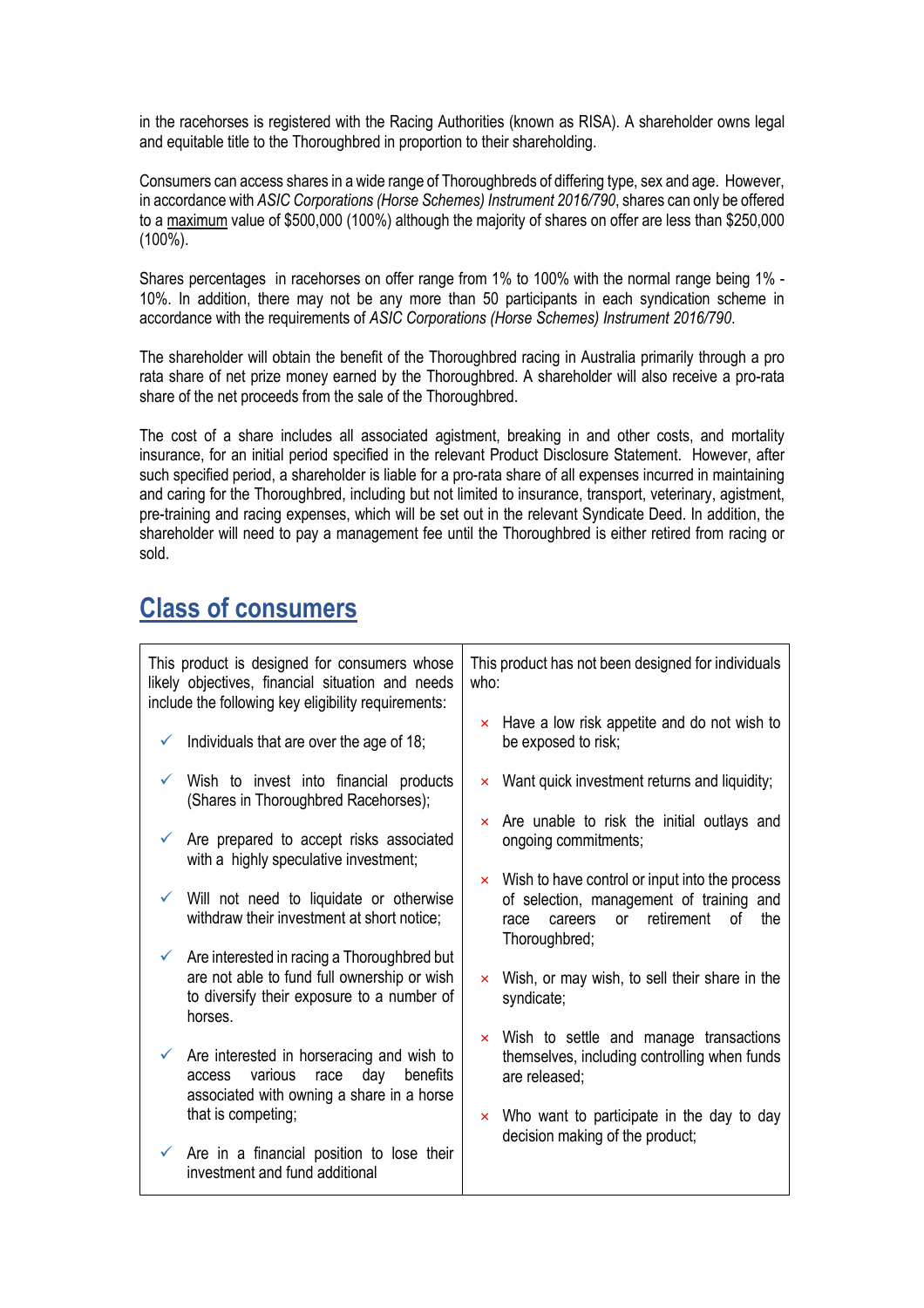- management fees and costs related to maintaining and racing the Thoroughbred;
- Are in a position to make a long term investment;
- $\checkmark$  Have accepted that their financial products are being held in trust until the syndication is complete;
- $\checkmark$  Have obtained general advice only from Stable Connect Limited or its' Authorised Representatives but realise that the commercial merits of investing in racehorses should be regarded as being of a speculative nature;
- $\checkmark$  Understand that they can seek additional advice from bloodstock agents, horse trainers, financial planners, lawyers or other experts in respect of the investment in racehorses.
- $\times$  Wish to only purchase and sell investments which are not offered through the Authorised Representatives; or
- $\times$  Only require advice and dealing in products which are not covered by Stable Connect Limited's AFSL.

## **Appropriateness of the product**

Horse racing is costly and investment in Thoroughbreds is speculative. The product enables individuals with the financial capacity and an interest in horse racing to access investments in horse racing without needing to manage the maintenance and administration involved with keeping and racing a Thoroughbred, and in a way that enables the customer to share the cost with other shareholders.

Given the specific and speculative nature of the product, and the niche target market, the distribution conditions are necessary to make it more likely that customers who acquire the product are in the target market.

## **How this product is to be distributed**

**Distribution channel:** This product is designed for, and limited to, distribution by a representative of Stable Connect Limited that is authorised to promote and manage the Syndication of Thoroughbred Racehorses within *ASIC Corporations (Horse Schemes) Instrument 2016/790* and under Stable Connect Limited's AFSL.

We will take reasonable steps to ensure that both Stable Connect and its representatives distribute the financial product to the identified target market.

### **Distribution conditions and restrictions**

This product should only be distributed under the following circumstances:

 The customer has received the Product Disclosure Statement, Syndicate Deed and Financial Services Guide for the horse syndication.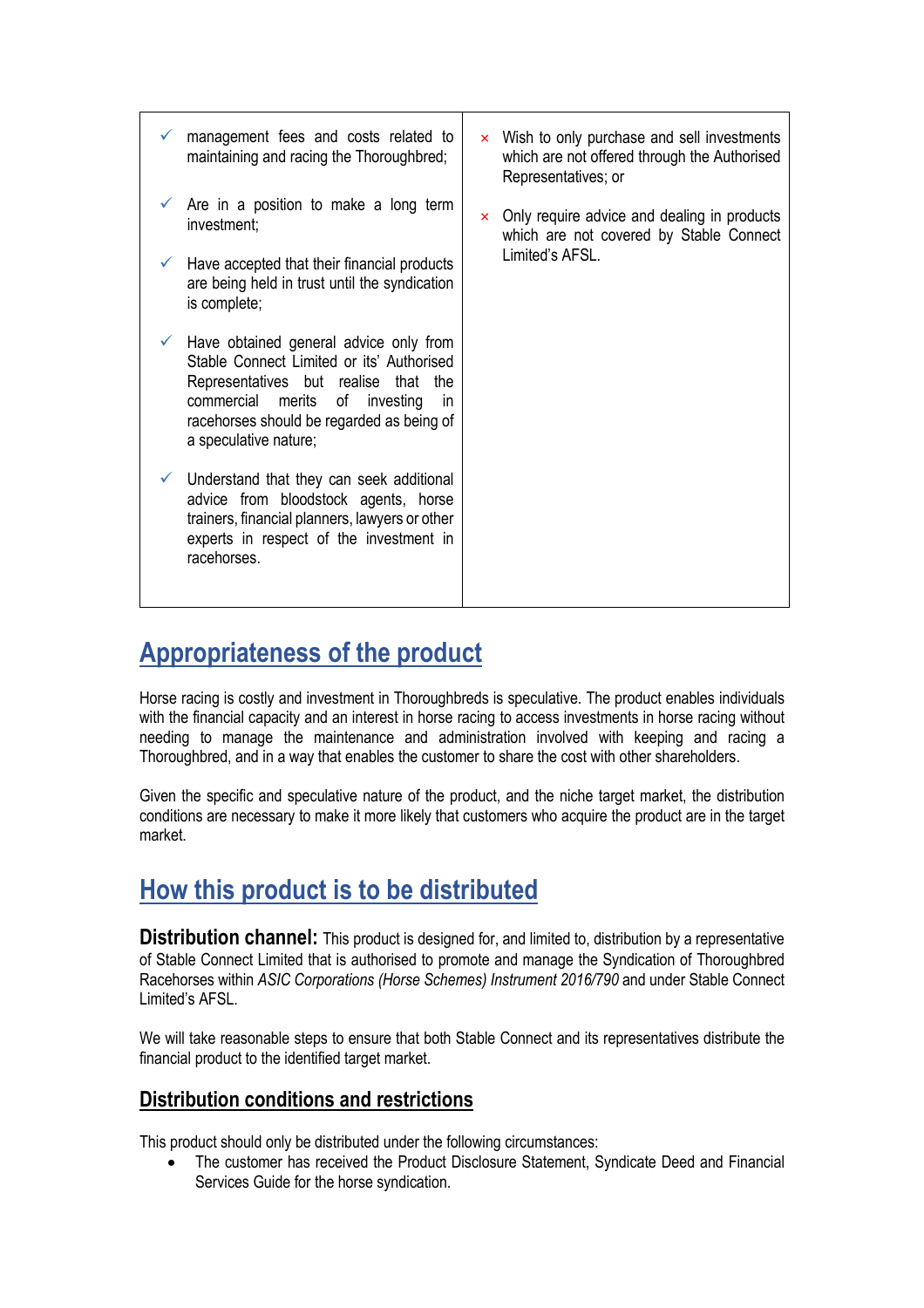Distributed by a licensed Authorised Representative of Stable Connect Limited.

#### **Appropriateness of distribution conditions and restrictions**

We have assessed the distribution conditions and restrictions and believe that they will ensure that customers who acquire the product(s) are in the target market. We consider that the distribution conditions and restrictions are appropriate and will facilitate distribution to be directed towards the class of customer for whom the product has been designed.

## **Reporting and monitoring this TMD**

We will collect the following information from our Authorised Representatives in relation to this TMD:

#### **Complaints**

Authorised Representatives will report all complaints in relation to the product(s) covered by this TMD in accordance with the Complaints policy outlined in the Compliance Manual. This will include written details of the complaints. Authorised representatives will need to report complaints on a quarterly\* basis.

### **Significant dealings**

Authorised Representatives will report if they become aware of a significant dealing in relation to this TMD that is inconsistent with the target market or this TMD within 10 business days. This will include written details of the significant inconsistent dealing.

#### **Acquisitions outside of target market**

Authorised Representatives will report if they become aware of an acquisition outside of the target market in relation to this TMD on a quarterly\* basis.

\*Quarterly reporting is due 10 business days after the end of March, June, September and December quarters.

Authorised Representatives must report to Stable Connect Limited using the method specified below:

To the attention of the Compliance Officer; Ms. Ashleigh Carpenter, by email acarpenter@stablefinancial.com.au.

We will also conduct our own monitoring and supervision, including asking for information about dealings in the product.

## **TMD Reviews**

#### *Review periods*

We will review this TMD in accordance with the below:

- *Initial Review* Within 1 year of the effective date.
- *Periodic review* At least every 2-3 years from the initial review.

#### *Review triggers*

The review triggers (which reasonably suggest the TMD is no longer appropriate) that may result in an earlier review of the TMD include material changes to the design or distribution of the product(s) including